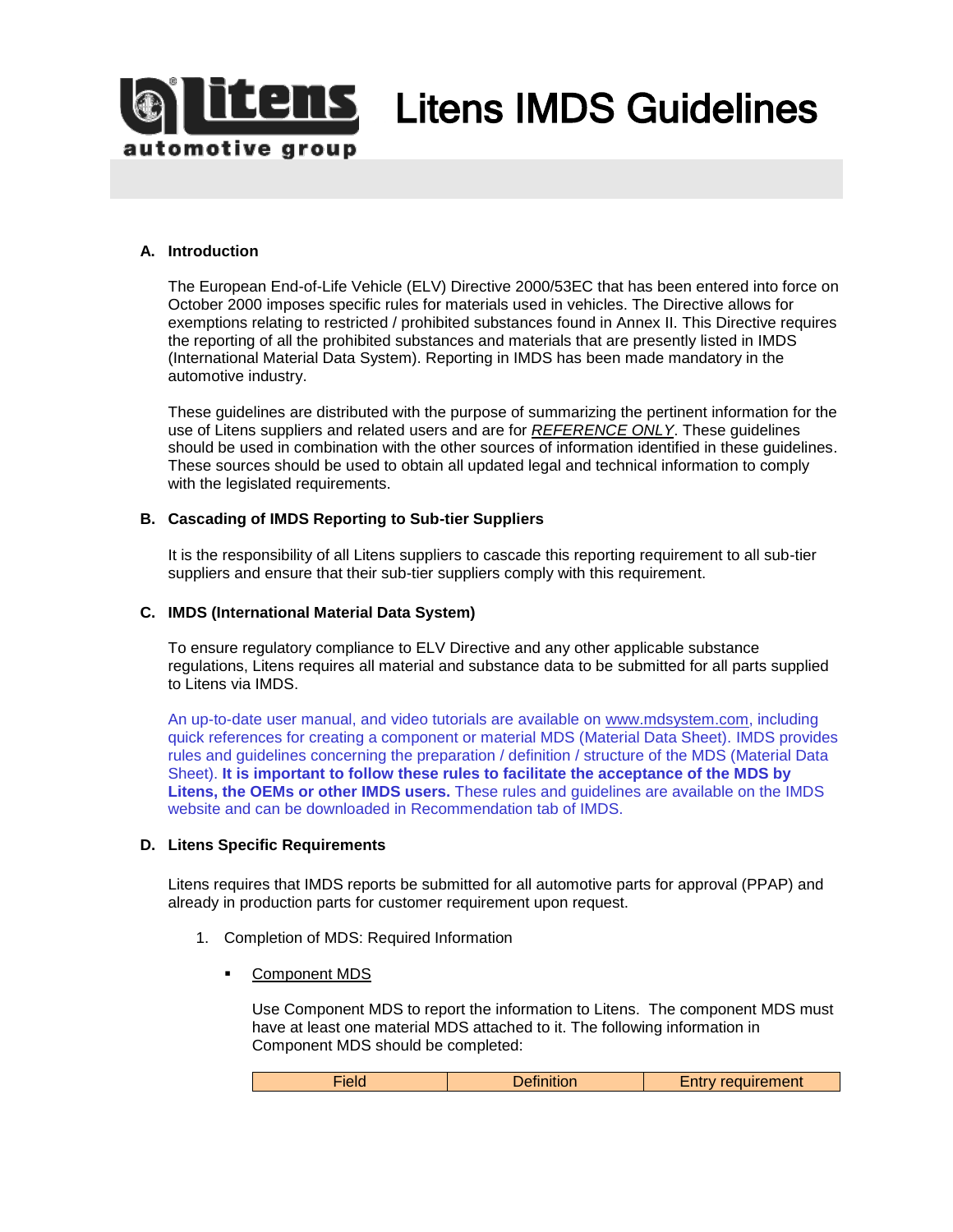

# **LENS** Litens IMDS Guidelines

| <b>Ingredient Section</b> |                               |          |  |
|---------------------------|-------------------------------|----------|--|
| Description               | Part description as stated    | Required |  |
|                           | in the approved print.        |          |  |
| Part/Item No.             | Use Litens part number        | Required |  |
|                           | including the engineering     |          |  |
|                           | change level.                 |          |  |
| Measured weight per       | Report the measured           | Required |  |
| item                      | weight of one (1)             |          |  |
|                           | component.                    |          |  |
| Preliminary report        | DO NOT check if part is       | Optional |  |
|                           | for PPAP or already in        |          |  |
|                           | production.                   |          |  |
|                           |                               |          |  |
|                           | Allowed only if part is still |          |  |
|                           | in the design phase           |          |  |
| <b>Supplier Data</b>      |                               |          |  |
| Contact person,           | Provide current               | Required |  |
| Telephone number & E-     | information that Litens       |          |  |
| mail                      | can contact as needed.        |          |  |
| Company Data              |                               |          |  |
| Description               | As entered in ingredient      | Required |  |
|                           | section.                      |          |  |
| Drawing No.               | Refer to the drawing          | Required |  |
|                           | number in approved print.     |          |  |
| <b>Drawing Dated</b>      | Refer to the drawing date     | Required |  |
|                           | in the approved print         |          |  |
| Drawing change level      | Refer to the revision level   | Required |  |
|                           | in approved print             |          |  |
| Report No.                | This can be the supplier's    | Optional |  |
|                           | reporting control number      |          |  |
| Date of Report            | Date of submission            | Required |  |
| Bill of delivery number   | As per PPAP package           | Optional |  |
| Supplier Code             | Vendor code per PO            | Required |  |
| Forwarding allowed        | "Yes" by system default       | Optional |  |

## **•** Material MDS

Use Material MDS to report substances content of component including coating as required in the approved print. Companies not producing materials must obtain material data from their material suppliers or use the respective material MDS published by the MDS Steering Committee. The following information in Material MDS should be completed:

| Field          | Description                                                                                                           | Entry requirement |
|----------------|-----------------------------------------------------------------------------------------------------------------------|-------------------|
| Classification | Mandatory by IMDS rules.<br>Select from a drop down<br>list in IMDS the correct<br>classification of the<br>material. | Required          |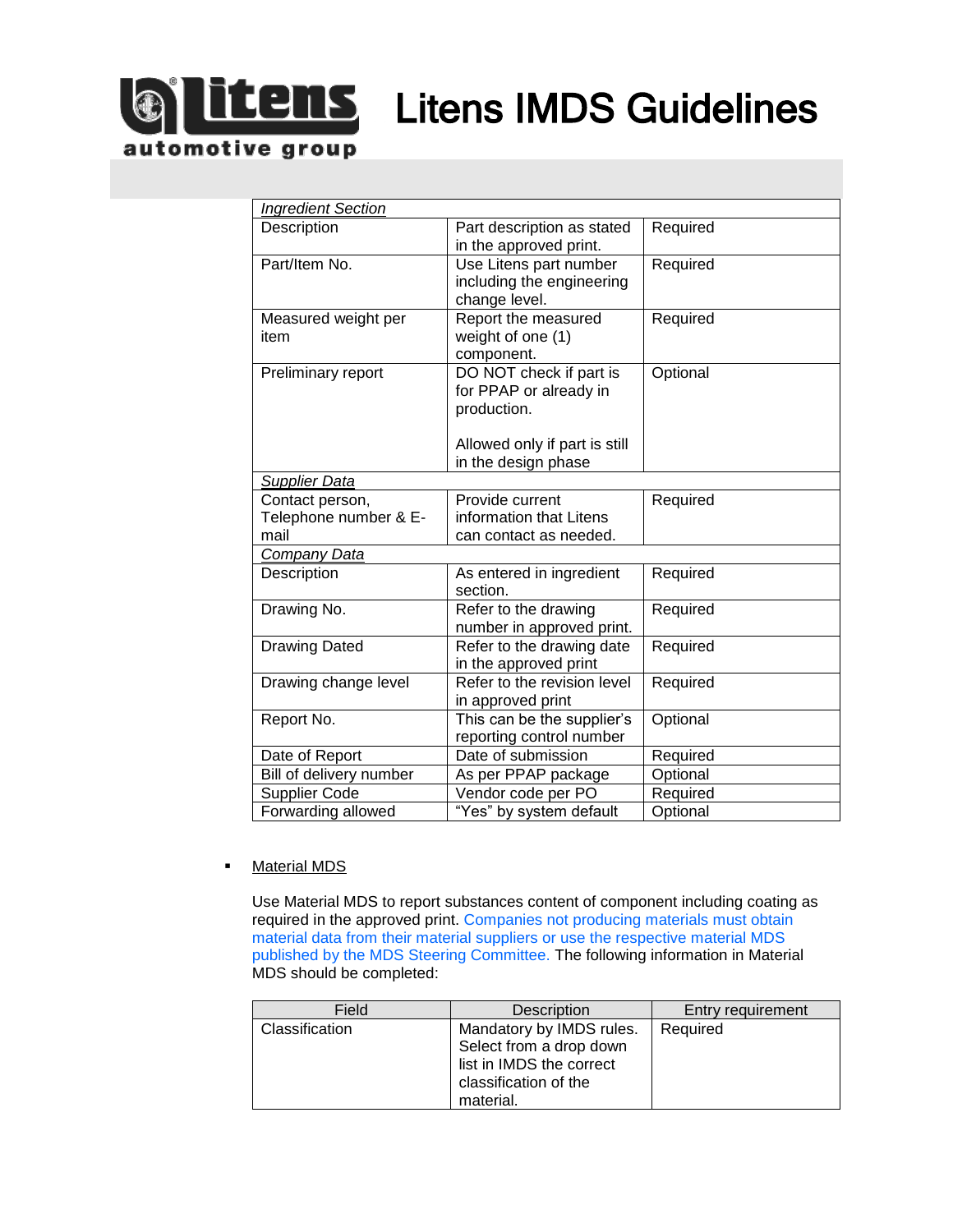

**Litens** Litens IMDS Guidelines

automotive group

| Name                | Should define the material<br>and should be chosen<br>from existing standard.<br>e.g. SAE J403 1050 Steel.                                            | Required                                                                                                                                                               |
|---------------------|-------------------------------------------------------------------------------------------------------------------------------------------------------|------------------------------------------------------------------------------------------------------------------------------------------------------------------------|
| Trade name          | The product trade name.<br>Per IMDS, this entry is not<br>mandatory but is useful to<br>identify the material.                                        | Optional                                                                                                                                                               |
| Internal Mat. - No. | Used to report supplier<br>internal material number.<br>Supplier may report<br>complete coating spec in<br>this field.                                | Required as applicable                                                                                                                                                 |
| Std. Mat. -No.      | Available if material is<br>defined in public norms.<br>Some OEMs require the<br>reporting of standard<br>material number                             | Required as applicable                                                                                                                                                 |
| Symbol              | Per IMDS, this entry is<br>mandatory for<br>thermoplastics,<br>thermoplastic elastomers<br>and elastomers (see<br>applicable IMDS<br>recommendations) | Required as applicable                                                                                                                                                 |
| Norms/Standards     | Public norms in which<br>material is defined.<br>Mandatory if materials are<br>defined in these norms.<br>Refer to approved print<br>spec.            | Required as applicable.<br>A statement in the<br>Remark field is required<br>if supplier will report<br>equivalent standard per<br>print spec.                         |
| In-house norms      | For materials which are<br>not defined in public<br>norms                                                                                             | Optional                                                                                                                                                               |
| Supplier<br>Remark  | Material supplier<br>Free text                                                                                                                        | Optional<br>Required                                                                                                                                                   |
|                     |                                                                                                                                                       | Statement is required<br>As to compliance<br>to ELV, GADSL<br>(and other<br>customer specific<br>standard as<br>applicable) if<br>reporting<br>"system"<br>substances. |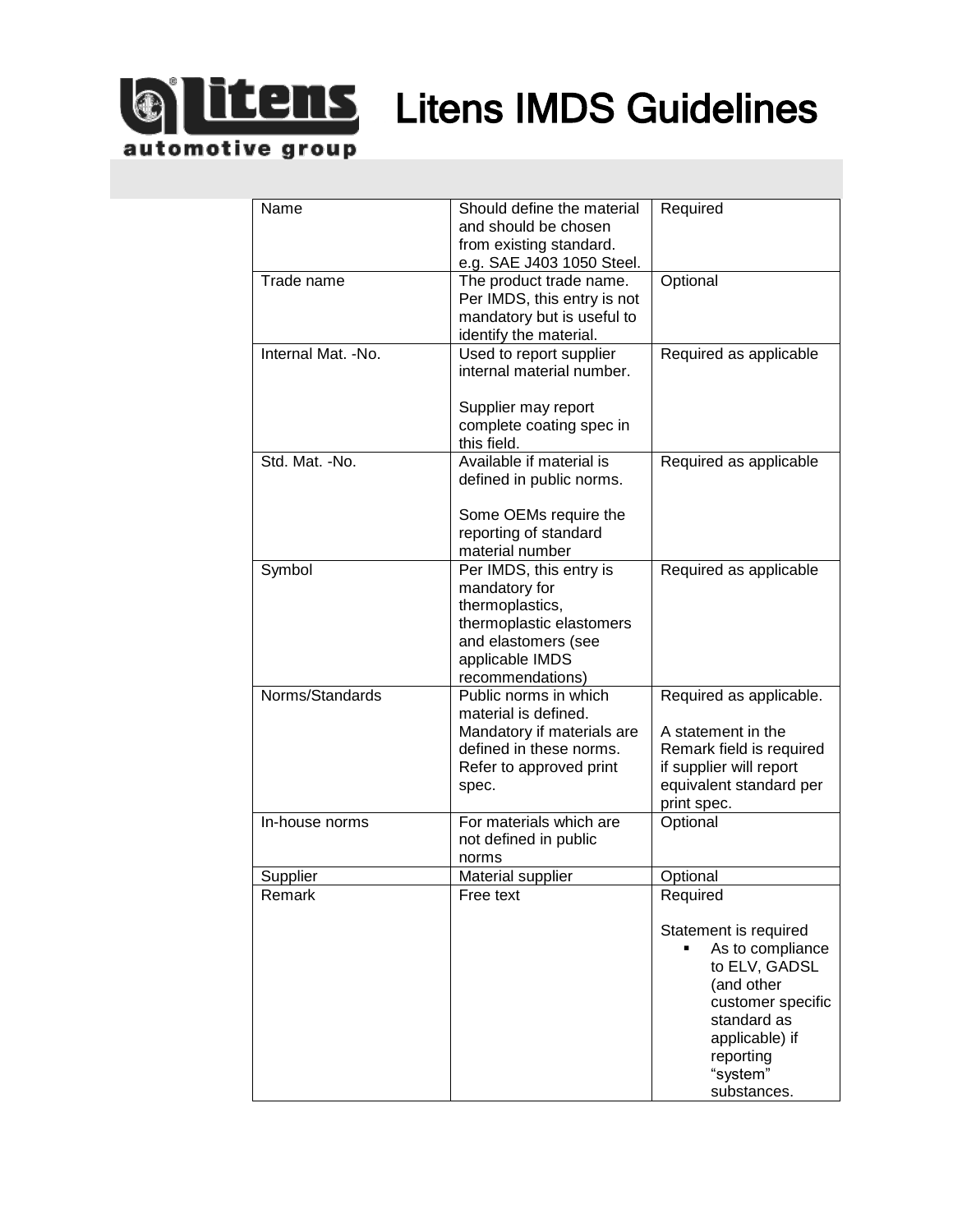

**LEMS** Litens IMDS Guidelines

| Portion ranges               | See applicable IMDS                                                                                    | If equivalent<br>$\blacksquare$<br>material standard<br>is reported.<br>To report<br>complete coating<br>spec per print<br>requirement.<br>If substances<br>content applies<br>to all or alternate<br>material sub-<br>suppliers.<br>Otherwise, a new<br>MDS should be<br>submitted for<br>alternate material<br>sub-supplier.<br>A statement to<br>$\blacksquare$<br>confirm when the<br>biocidal<br>substances are<br>not used as a<br>biocide.<br>Required |
|------------------------------|--------------------------------------------------------------------------------------------------------|---------------------------------------------------------------------------------------------------------------------------------------------------------------------------------------------------------------------------------------------------------------------------------------------------------------------------------------------------------------------------------------------------------------------------------------------------------------|
|                              | recommendation for<br>weight ranges.<br>Total of "system"<br>substances should not be<br>more than 10% |                                                                                                                                                                                                                                                                                                                                                                                                                                                               |
| Weight                       | Computed weight of<br>material or coating (see<br>applicable IMDS<br>standards)                        | Required                                                                                                                                                                                                                                                                                                                                                                                                                                                      |
| Development sample<br>report | Allowed only if part is in<br>development stage                                                        | Optional                                                                                                                                                                                                                                                                                                                                                                                                                                                      |

■ Reporting of substances

Material MDS should have at least one substance. Refer to applicable IMDS standards and the OEMs / customer specific requirements on substances reporting.

- 2. Submission
	- **Enter the unique id/version # of component MDS in PSW at PPAP submission. Litens** requires an IMDS report to complete the PPAP documentation.
	- **END** the Component MDS via IMDS to the following ID Codes. DO NOT publish the MDS.